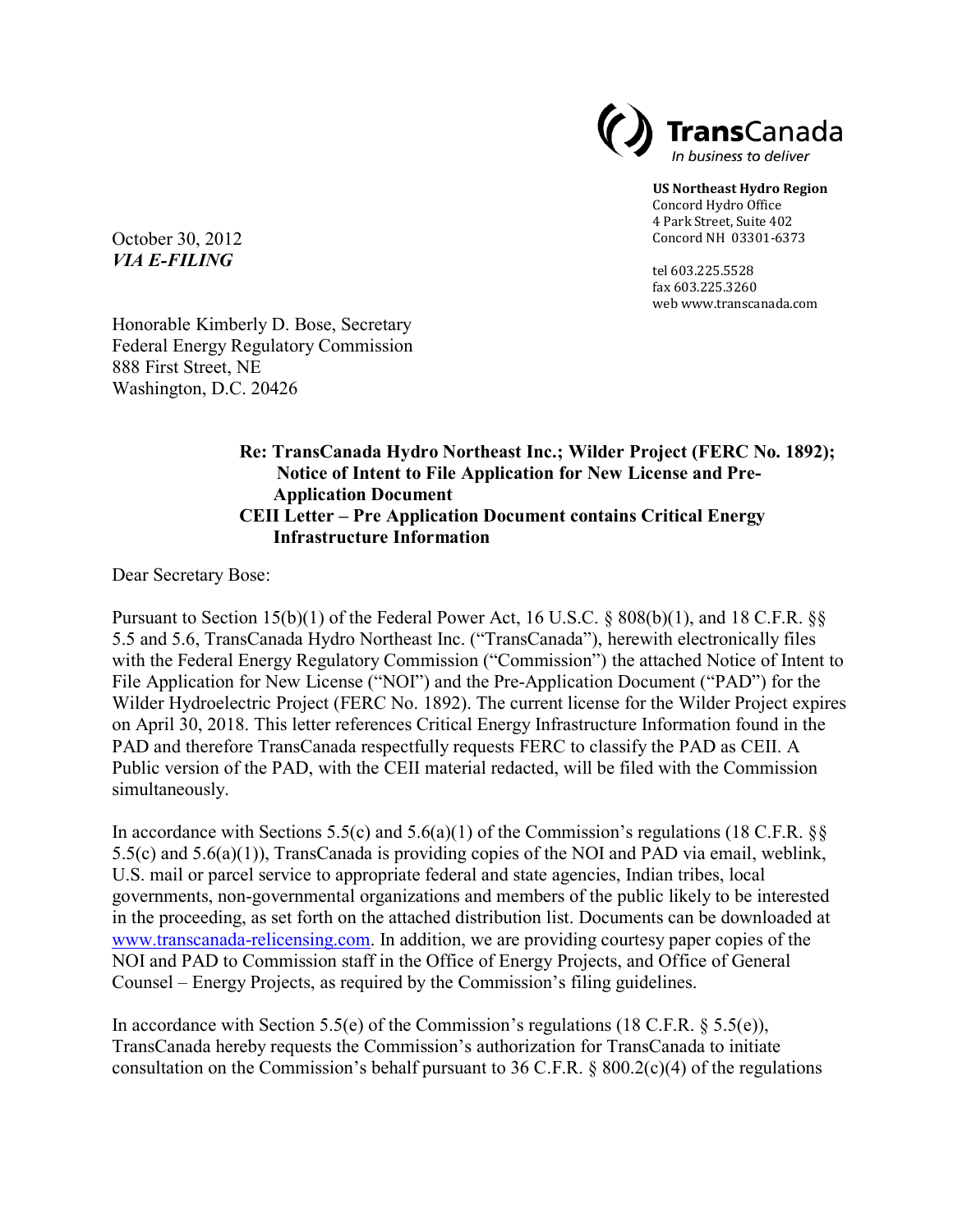implementing Section 106 of the National Historic Preservation Act. We understand, however, that the Commission remains ultimately responsible for all findings and determinations.

TransCanada has identified one mussel species (dwarf wedge mussel) at the Wilder Project that are listed under the Endangered Species Act ("ESA") (16 U.S.C. § 1536). In addition, American eel and blueback herring, while not found at the Wilder Project but present in the Connecticut River downstream, are both currently under review for potential listing under the ESA. Therefore, TransCanada also hereby requests to be designated as the Commission's non-Federal representative for purposes of consultation under section 7 of the ESA and the joint agency regulations thereunder at 50 C.F.R. Part [402,](http://www.law.cornell.edu/cfr/text/50/402) Section 305(b) of the Magnuson-Stevens Fishery Conservation and Management Act and the implementing regulations at 50 C.F.R. § [600.920,](http://www.law.cornell.edu/cfr/text/50/600/920) should such consultation become necessary in the future.

If there are further questions regarding this matter, please contact me at 603-498-2851or john ragonese@transcanada.com.

Sincerely,

ohn 4

John L. Ragonese FERC License Manager

Attachments: Distribution List Notice of Intent Preliminary Application Document

cc: Distribution List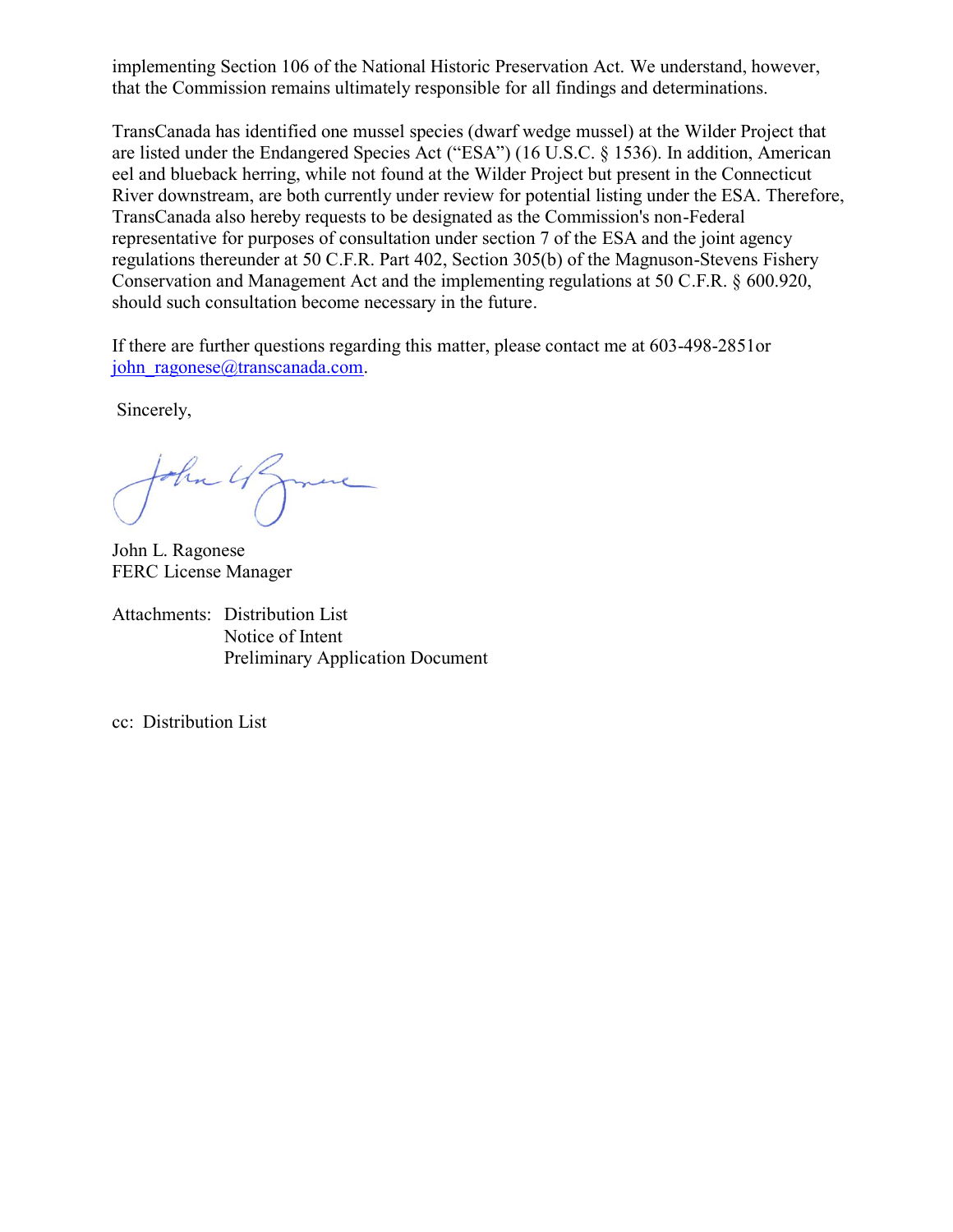## Wilder Hydroelectric Project (FERC No. 1892) – NOI and PAD Distribution List

Executive Director Advisory Council on Historic Preservation 1100 Pennsylvania Ave NW, Suite 803 Washington, DC 20004

Kenneth Hogan Connecticut River Relicensing Team Leader Federal Energy Regulatory Commission 888 First Street NE RM 63-16 Washington, DC 20426 Kenneth.Hogan@ferc.gov

Office of General Counsel Federal Energy Regulatory Commission 888 First Street NE RM 101-56 Washington, DC 20426

Ed Cappone Service Coordinator Hydrologist National Weather Service, Northeast River Forecast Ctr 445 Myles Standish Blvd. Taunton, MA 02780 Edward.Capone@noaa.gov

John K. Bullard Regional Administrator NOAA Fisheries Service Northeast Regional **Office** 55 Great Republic Drive Gloucester, MA 01930-2298 john.bullard@noaa.gov

Christopher Hatfield, P.E. Planning Branch U.S. Army Corps of Engineers, New England **District** 695 Virginia Road Concord, MA 01742-2750 Christopher.L.Hatfield@usace.army.mil

John Warner Asst Supervisor, Conservation Planning Assistance and Endangered Species U.S. Fish and Wildlife Service 70 Commercial Street Concord, NH 03301-5087 John\_Warner@fws.gov

Paul Ford Acting Regional Administrator Federal Emergency Management Agency, Region 1 99 High Street, 6th Floor Boston, MA 02110

Office of Energy Projects Federal Energy Regulatory Commission 888 First Street NE RM 61-02 Washington, DC 20426

Kevin Mendik Hydro Program Coordinator National Park Service, Northeast Region 15 State Street, 10th Floor Boston, MA 02109 Kevin\_Mendik@nps.gov

Curtis Fisher Regional Exec. Dir. National Wildlife Federation 149 State Street, Suite 1 Montpelier, VT 05602 fisherc@nwf.org

Col. Charles P. Samaris Comander and Dist. Engineer U.S. Army Corps of Engineers 696 Virginia Road Concord, MA 01742-2751 cenae-pa@usace.army.mil

Ralph Abele Water Quality Control Branch (WQB) U.S. EPA Region 1: New England 5 Post Office Square, Suite 100 - MailCode OEP06-02 Boston, MA 02109-3912

Kenneth Sprankle Connecticut River Coordinator U.S. Fish and Wildlife Service 103 E. Plumtree Road Sunderland, MA 01375-9480 Ken\_Sprankle@fws.gov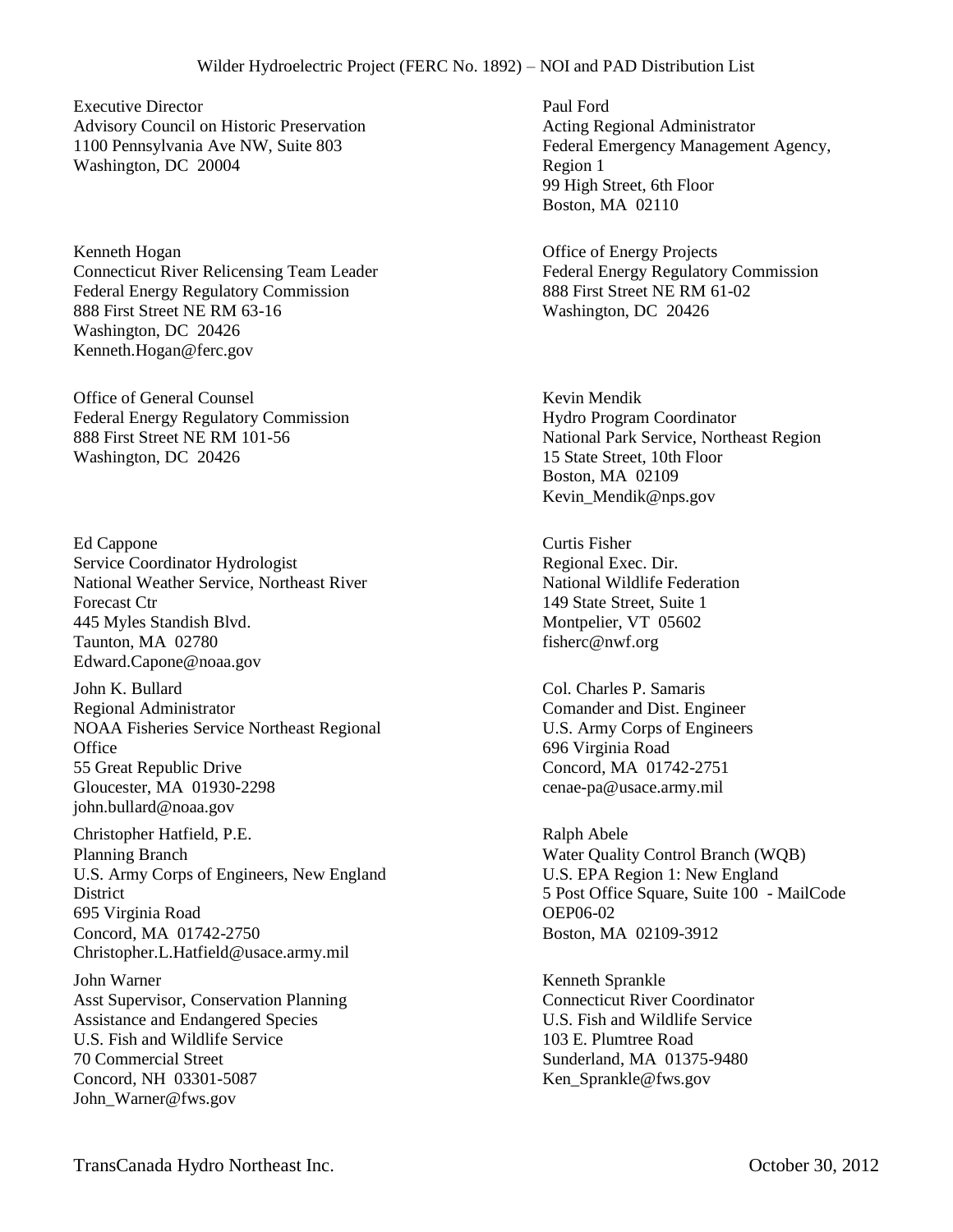Regional Director U.S. Fish and Wildlife Service 300 Westgate Center Drive Hadley, MA 01305-9589

Barnaby J. Watten Chief U.S. Geological Survey One Migratory Way, PO Box 796 Turners Falls, MA 01376-0796 bwatten@usgs.gov

Regional Director U.S. Geological Survey 10 Bearfoot Road Northboro, MA 01532-1528 dc\_ma@usgs.gov

Rebecca Brown Connecticut River Joint Commissions 10 Water Street, Suite 225 Lebanon, NH 03766 rbrown@aconservationtrust.org

Connecticut Valley Flood Control Commission PO Box 511 Greenfield, MA 01302 crvfcc@crocker.com

Sara Cairns Environmentalist III New Hampshire Div of Forests and Lands - Natural Heritage Bureau 172 Pembroke Road, P.O. Box 1856 Concord, NH 03301-1856 Sara.Cairns@dred.state.nh.us

Jacquie Colburn Coordinator New Hampshire Dept of Environmental **Services** P.O. Box 95 Concord, NH 03302-0095 jacquie.colburn@des.nh.gov

Andrew French Project leader U.S. Fish and Wildlife Service, Silvio O. Conte National Fish and Wildlife Refuge 103 E. Plumtree Road Sunderland, MA 01375-9480 andrew\_french@fws.gov

Keith Robinson **Director** U.S. Geological Survey 331 Commerce Way Pembroke, NH 03275 dc\_nh@usgs.gov

Giovanna Peebles State Historic Preservation Officer Vermont Div of Historic Preservation National Life Building, Drawer 20 Montpelier, VT 05620-0501 giovanna.peebles@state.vt.us

Rachel Ruppel Connecticut River Joint Commissions / UVLSRPC 10 Water Street, Suite 225 Lebanon, NH 03766 rruppel@uvlsrpc.org

Brad Simpkins Interim Director/State Forester New Hampshire Div of Forests and Lands 172 Pembroke Road, P.O. Box 1856 Concord, NH 03301-1856 brad.simpkins@dred.state.nh.us

Owen David 401 WQC Coordinator New Hampshire Dept of Environmental **Services** P.O. Box 95 Concord, NH 03302-0095 Owen.David@des.nh.gov

Harry T Stewart NHDES Water Division Director New Hampshire Dept of Environmental **Services** P.O. Box 95 Concord, NH 03302-0095 Harry.Stewart@des.nh.gov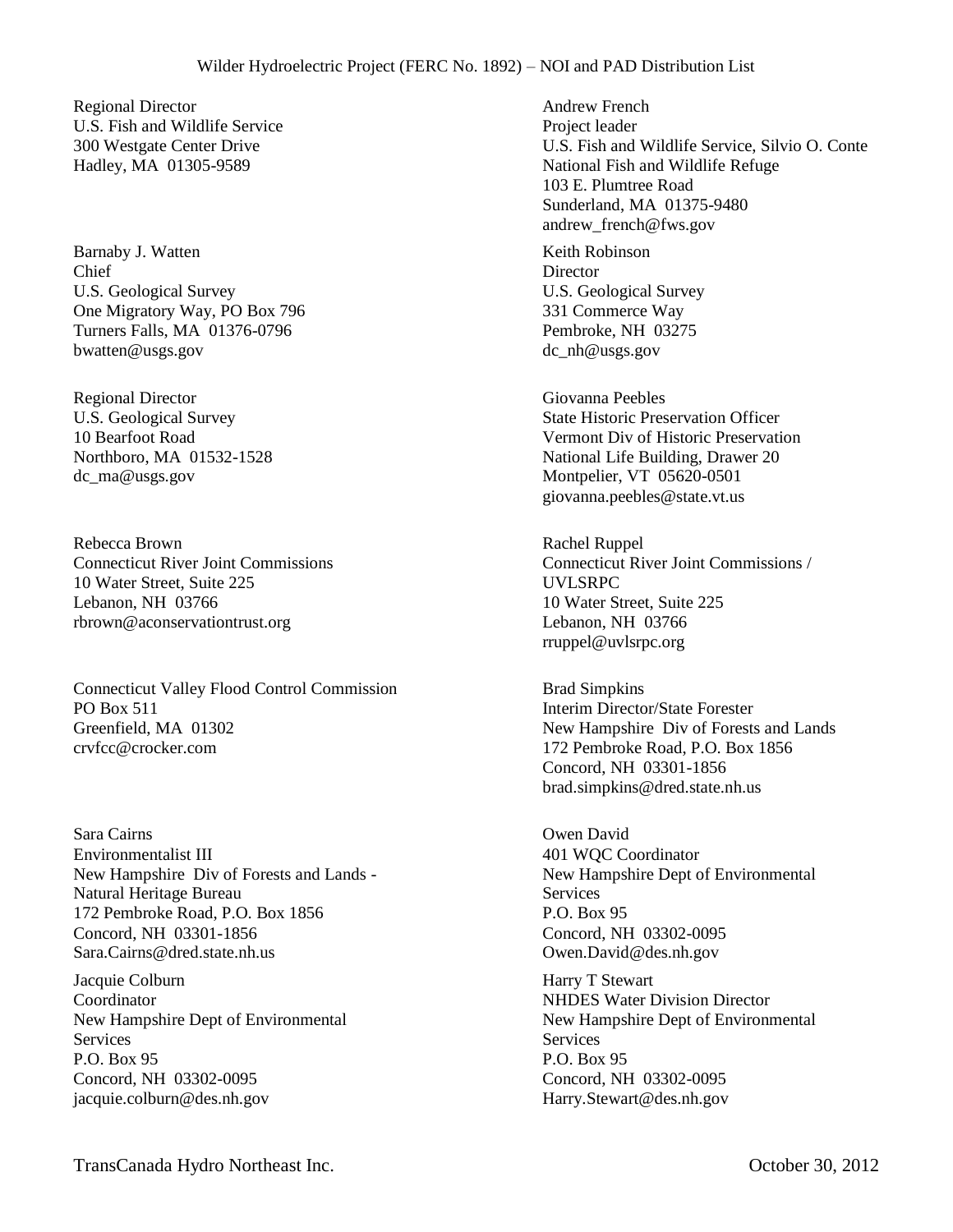Gregg Comstock Supervisor, Water Quality Planning Section New Hampshire Dept of Environmental **Services** P.O. Box 95 Concord, NH 03302-0095 gregg.comstock@des.nh.gov

Matt Carpenter Biologist II New Hampshire Fish and Game Dept 11 Hazen Drive Concord, NH 03301 matthew.carpenter@wildlife.nh.gov

Daniel St. Hilaire Executive Councilor State of NH Executive Council 107 No. Main Street - State House Rm 207 Concord, NH 03301 dst.hilaire@nh.gov

David K. Wheeler Executive Councilor State of NH Executive Council 523 Mason Road Milford, NH 03055 dwheeler@nh.gov

Bob Popp Department Botanist Vermont Deptof Fish & Wildlife - Natural Heritage Project 5 Perry St. Suite 40 Barre, VT 05641 bob.popp@state.vt.us

Justin Johnson Deputy Commisioner Vermont Dept of Environmental Conservation 1 National Life Drive, Main 2 Montpelier, VT 05620-3522 justin.johnson@state.vt.us

Marie Levesque Caduto Watershed Coordinator Vermont Dept of Environmental Conservation 100 Mineral St, Suite 303 Springfield, VT 05671-0408 marie.caduto@state.vt.us

Edna M. Feighner Review & Compliance Coordinator New Hampshire Dept of Historical Resources 19 Pillsbury St, 2nd Floor Concord, NH 03301-3570 Edna.Feighner@dcr.nh.gov

Gabe Gries Warmwater Project Leader New Hampshire Fish and Game Dept 15 Ash Brook Court Keene, NH 03431 gabe.gries@wildlife.nh.gov

Raymond S. Burton Executive Councilor State of NH Executive Council 338 River Road Bath, NH 03740 rburton@nh.gov

Rod Wentworth Environmental Assessment Vermont Dept of Fish & Wildlife 103 South Main Street, Bldg 10 South Waterbury, VT 05671-0408 rod.wentworth@state.vt.us

Ken Cox Fisheries Biologist Vermont Deptof Fish & Wildlife - Natural Heritage Project 100 Mineral St, Suite 303 Springfield, VT 05641 ken.cox@state.vt.us

Brian T. Fitzgerald Streamflow Protection Coordinator Vermont Dept of Environmental Conservation 1 National Life Drive, Main 2 Montpelier, VT 05620-3522 brian.fitzgerald@state.vt.us

John H. Churchill Chief Abenaki Nation of Missisquoi P.O. Box 133 Swanton, VT 05488 Dawnland@Missisquoi.comcastbiz.net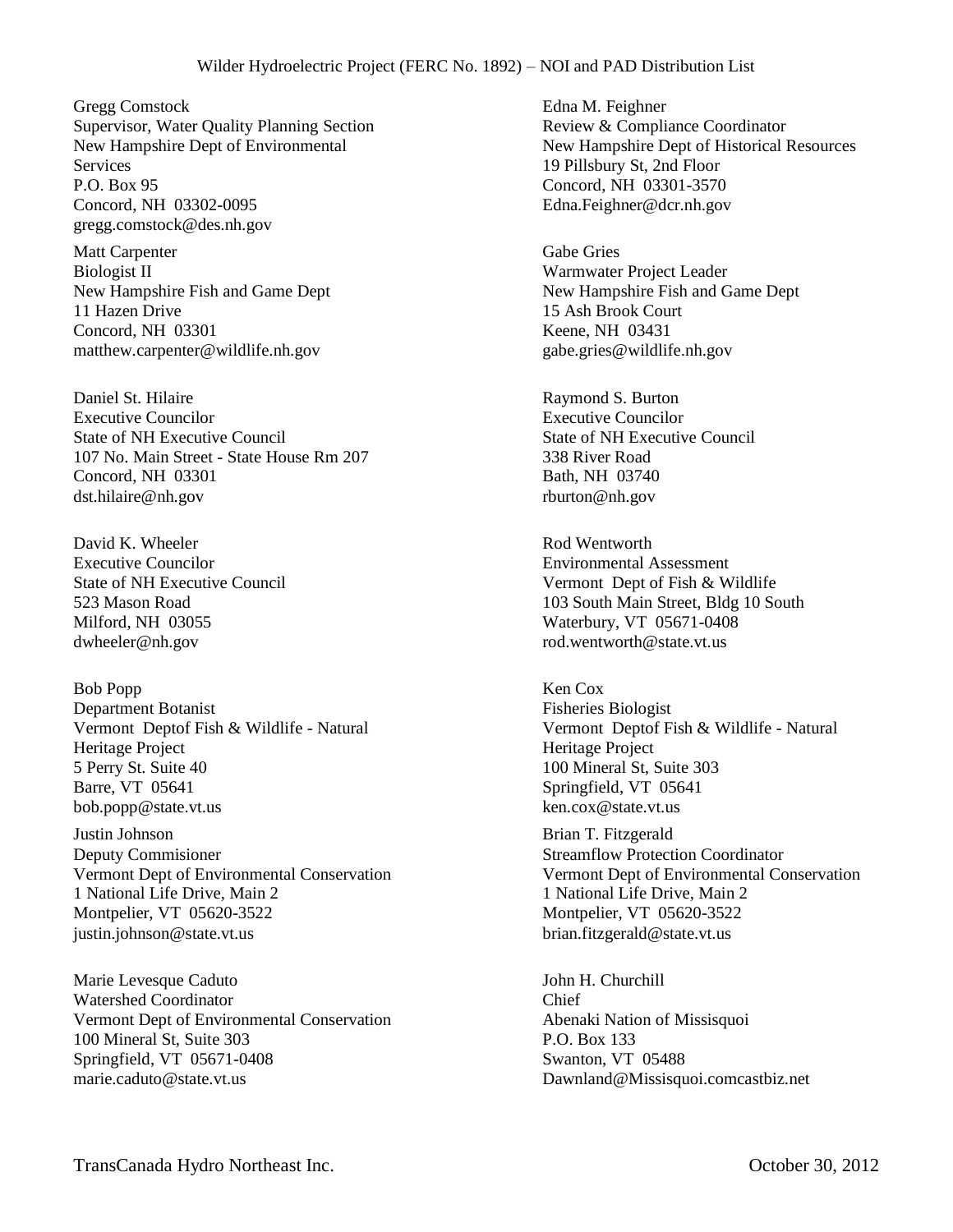## Wilder Hydroelectric Project (FERC No. 1892) – NOI and PAD Distribution List

Wade Blackwood Executive Director American Canoe Assocoation 1340 Central Blvd., Suite 210 Fredericksburg, VA 22401 wblackwood@americancanoe.org

John Seebach Chairman, HRC and Director, Hydropower Reform Initiative American Rivers / Hydro Reform Coalition 1101 14th Street NW, Suite 1400 Washington, DC 20005 jseebach@americanrivers.org

Kevin Colburn National Stewardship Director American Whitewater P.O. Box 1540 Cullowhee, NC 28723 kevin@americanwhitewater.org

Appalachian Trail Conservancy P.O. Box 264 South Egremont, MA 01258 atc-nero@appalachiantrail.org

Doug Rarker Executive Director Audubon Society of Vermont 255 Sherman Hollow Road Huntington, VT 05462 dparker@audobon.org

David Dean River Steward Connecticut River Watershed Council P.O. Box 206 Saxtons River, VT 05154-0206 ddeen@ctriver.org

Liz Austin Trustee Connecticut River Watershed Council c/o 15 Bank Row Greenfield, MA 01301 lizaustin44@comcast.net

Amy Singler Assoc. Director, River Restoration American Rivers 25 Main Street, Suite 220 Northampton, MA 01060 asingler@americanrivers.org

Mark Singleton Executive Director American Whitewater P.O. Box 1540 Cullowhee, NC 28723 mark@americanwhitewater.org

Ken Kimball Director of Research Appalachian Mountain Club P.O. Box 298 Gorham, NH 03581 kkimball@amcinfo.org

Atlantic Salmon Federation P.O. Box 807 Calais, ME 04619-0807 savesalmon@asf.ca

Andrea Donelon River Steward Connecticut River Watershed Council 15 Bank Row Street Greenfield, MA 01301 adonlon@ctriver.org

Ron Rhodes River Steward Connecticut River Watershed Council P.O. Box 94 South Pomfret, VT 05067 rrhodes@ctriver.org

Ken Alton Trustee Connecticut River Watershed Council P.O. Box 3 Strafford, VT 05072 kindredalton@gmail.com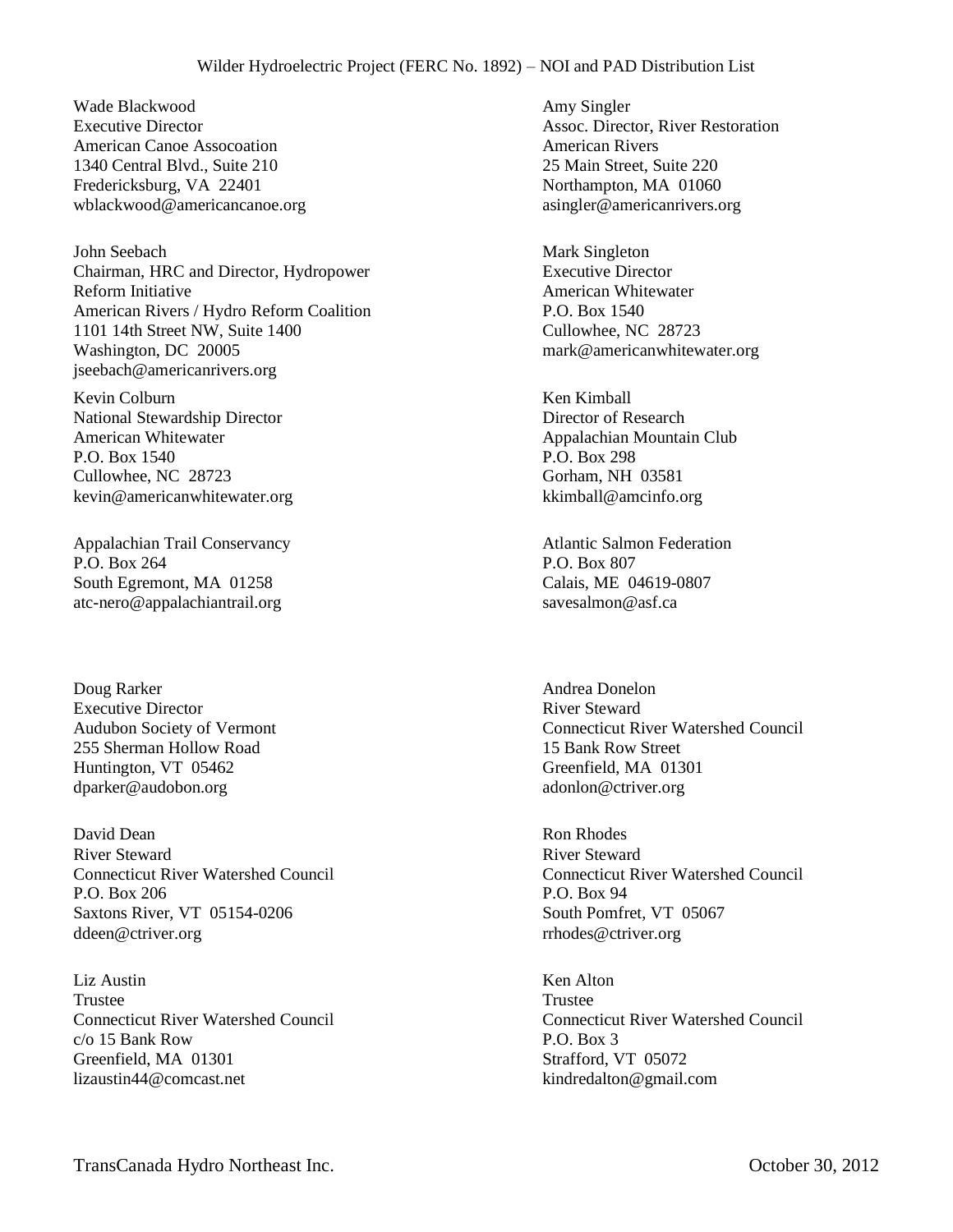Jonathan Peress Dir. Clean Energy and Climate Change Program Conservation Law Foundation 27 North Main Street Concord, NH 03801-4930 njperess@clf.org

Chris Kilian VP and Director Conservation Law Foundation 15 State Street, Suite 4 Montpelier, VT 05602 ckilian@clf.org

Tom Christopher New England FLOW 252 Fort Pond Inn Road Lancaster, MA 05123 tom.christopher@comcast.net

Janice Boynton Executive Director New Hampshire Wildlife Federation 54 Portsmouth Street Concord, NH 03301 ed@nhwf.org

Will Abbott VP for Policy & Land Management Society for the Protection of NH Forests 54 Portsmouth Street Concord, NH 03301 wabbott@forestsociety.org

Rose Paul Director of Science and Stewardship The Nature Conservancy 27 State Street, Suite 4 Montpelier, VT 05602 rpaul@tnc.org

Don Pugh Menber-Consultant Trout Unlimited 10 Old Stage Rd Wendell, MA 01379 don.pugh@yahoo.com

John Kassell President Conservation Law Foundation 62 Summer Street Boston, MA 02110 jkassel@clf.org

Paul Pouliot Council Chief and Speaker Cowasuck Band of the Pennacook - Abenaki People P.O. Box 52, 840 Suncook Valley Rd Alton, NH 03809-0052 cowasuck@cowasuck.org

Beth Flagler Program Administrator New Hampshire Rivers Council 54 Portsmouth Street Concord, NH 03301 info@NHRivers.org

Carol Foss Director of Conservation NH Audubon 84 Silk Farm Road Concord, NH 03301 cfoss@nhaudubon.org

Kathryn Kennedy Applied River Scientist The Nature Conservancy 25 Main Street, Suite 220 Northampton, MA 01060 kkennedy@tnc.org

Daryl Burtnett State Director The Nature Conservancy 22 Bridge Street, 4th Floor Concord, NH 03301 dburtnett@tnc.org

Chris Moore Chair, Vermont TU Trout Unlimited PO Box 713 Lebanon, NH 03766 vermont.tu@gmail.com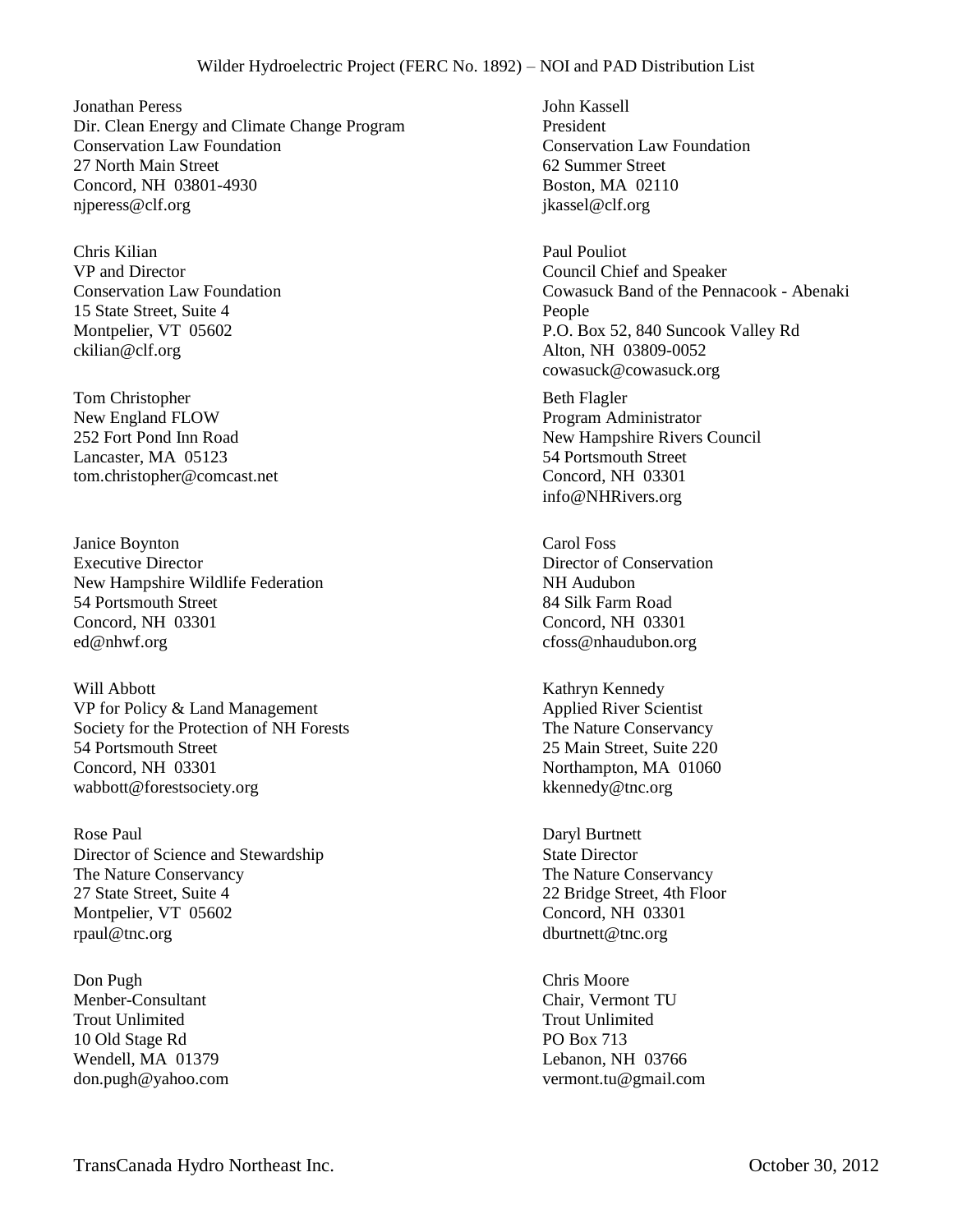Ken Grecsek Member Trout Unlimited P.O. Box 713 Lebanon, NH 03766 Kenneth.Grecsek@tomtom.com

Jim MacCartney River Restoration Specialist Trout Unlimited PO Box 3302 Concord, NH 03302 jmaccartney@tu.org

Brian Shupe Executive Director Vermont Natural Resources Council 9 Bailey Avenue Montpelier, VT 05602 bshupe@vnrc.org

Steve Libby Executive Director Vermont River Conservancy 29 Main Street, Suite 11 Montpelier, VT 05602 vrc@vermontriverconservancy.org

Paul Bunnell Co-Chief P.O. Box 147 Post Mills, VT 05058-0147 Koasek@ymail.com

Larry and Roger Scott Ekolott Farm 179 Scott Road Newbury, VT 05051 riverside\_emus@hotmail.com

Paul Ducheny Holyoke Gas and Electric 99 Suffolk Street Holyoke, MA 01040 ducheney@hged.com

Ray Obar Member Trout Unlimited P.O. Box 713 Lebanon, NH 03766 robar1949@comcast.net

Elizabeth Maclin VP for Eastern Conservation Trout Unlimited 1300 N. 17th St, Suite 500 Arlington, VA 22209-2404 emaclin@tu.org

Ryan McCall President Vermont Paddlers Club/Vermont River **Conservancy** 29 Main Street, Suite 11 Montpelier, VT 05602 ryanmtnman@gmail.com

Nancy Millette Doucet Chief Main Street North Haverhill, NH 03774 Info@KoasekAbenaki.org

Bernard Folta P.O. 148 Claremont, NH 03743 bernief@atlof.net

John Howard First Light-GDF Suez 99 Millers Falls Road Northfield, MA 01360 john.howard@gdfsuezna.com

Eve Vogel Assistant Professor, Dept. of Geosciences University of Massachusetts 233 Morrill Science Ctr, 611 N. Pleasant St Amherst, MA 01003-9297 evevogel@geo.umass.edu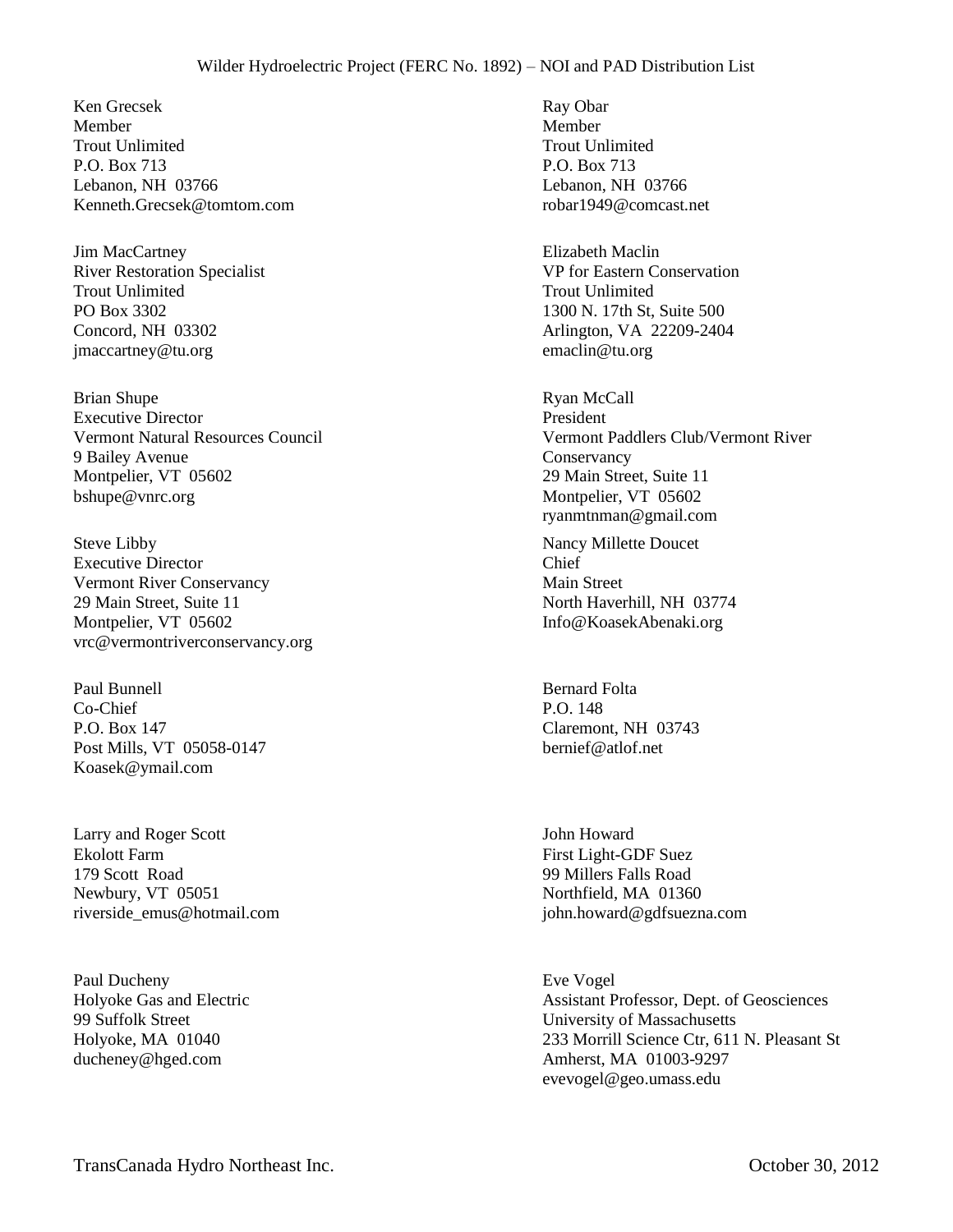Anita Milman Asst. Professor, Environmental Policy University of Massachusetts Room 210; 160 Holdsworth Way Amherst, MA 01003-9285 amilman@eco.umass.edu

Gregory D. Lewis City Manager City of Lebanon 51 North Park St. Lebanon, NH 03776

Fairlee Public Library 221 US Route 5 North, P.O. Box 125 Fairlee, VT 05045-0125

Hartford Library 1587 Maple St, P.O. Box 512 Hartford, VT 05047-0512

Howe Library 13 South Street Hanover, NH 03755

Michael King Executive Director North Country Council Inc. 107 Glessner Road Bethlehem, NH 03574 mking@nccouncil.org

Administrator Orange County 5 Court Street Chelsea, VT 05038 Bradford Public Library 21 South Main Street, P.O. Box 619 Bradford, VT 05033-0619

Converse Free Library 38 Union Street Lyme, NH 03768-9702

Administrator Grafton County Commissioners Office 3855 Dartmouth College Highway North Haverhill, NH 03774

Haverhill Library Association 67 Court Street Haverhill, NH 03765-0117

Latham Memorial Library 16 Library Lane, P.O. Box 240 Thetford, VT 05074-0240

Norwich Public Library 368 Main Street Norwich, VT 05055-0290

Orford Free Library 311 Route 25A Orford, NH 03777-0186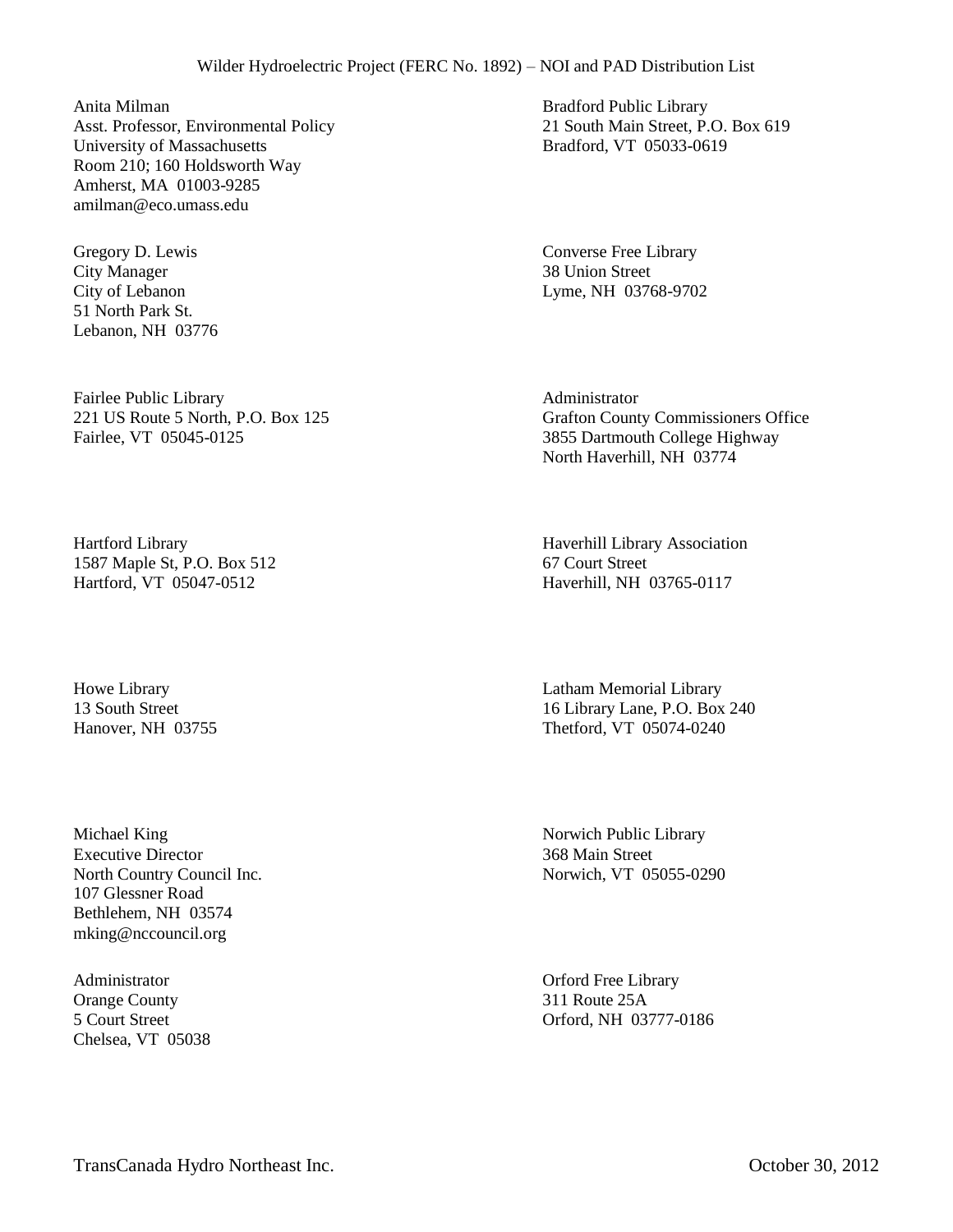Piermont Public Library 130 Route 10 Piermont, NH 03779-0006

Tom Kennedy Director of Planning Southern Windsor County RPC Ascutney Professional Building - Route 5, PO Box 320 Ascutney, VT 05030 Tkennedy@swcrpc.net

Thomas E. Unkles Chairman Town of Bradford PO Box 339 Bradford, VT 05033-0339

Julia Griffin Town Manager Town of Hanover 41 South Main St. Hanover, NH 03755

Glenn English Town Manager Town of Haverhill 2975 Dartmouth College Highway North Haverhill, NH 03774

Alma Roystan Chairman Town of Newbury PO Box 126 South Newbury, VT 05051-0126

Tom Steketee Chairman Town of Orford 2529 Route 25A Orford, NH 03777 Tara Bamford North Country Council Inc. Riverbend Local River Subcommittee 107 Glessner Road Bethlehem, NH 03574 tbamford@nccouncil.org

Tenney Memorial Library 4886 Main Street, PO Box 85 South Newbury, VT 05051-0085

Mary Daly Chairman Town of Fairlee PO Box 95 Fairlee, VT 05045-0095

Hunter Reisburg Town Manager Town of Hartford 171 Bridge St White River Junction, VT 05001

Simon L. Carr Chairman Town of Lyme PO Box 126 Lyme, NH 03768-0126

Neil Fulton Town Manager Town of Norwich 300 Main St Norwich, VT 05055

Robert Lang Chairman Town of Piermont PO Box 27 Piermont, NH 03779-0027